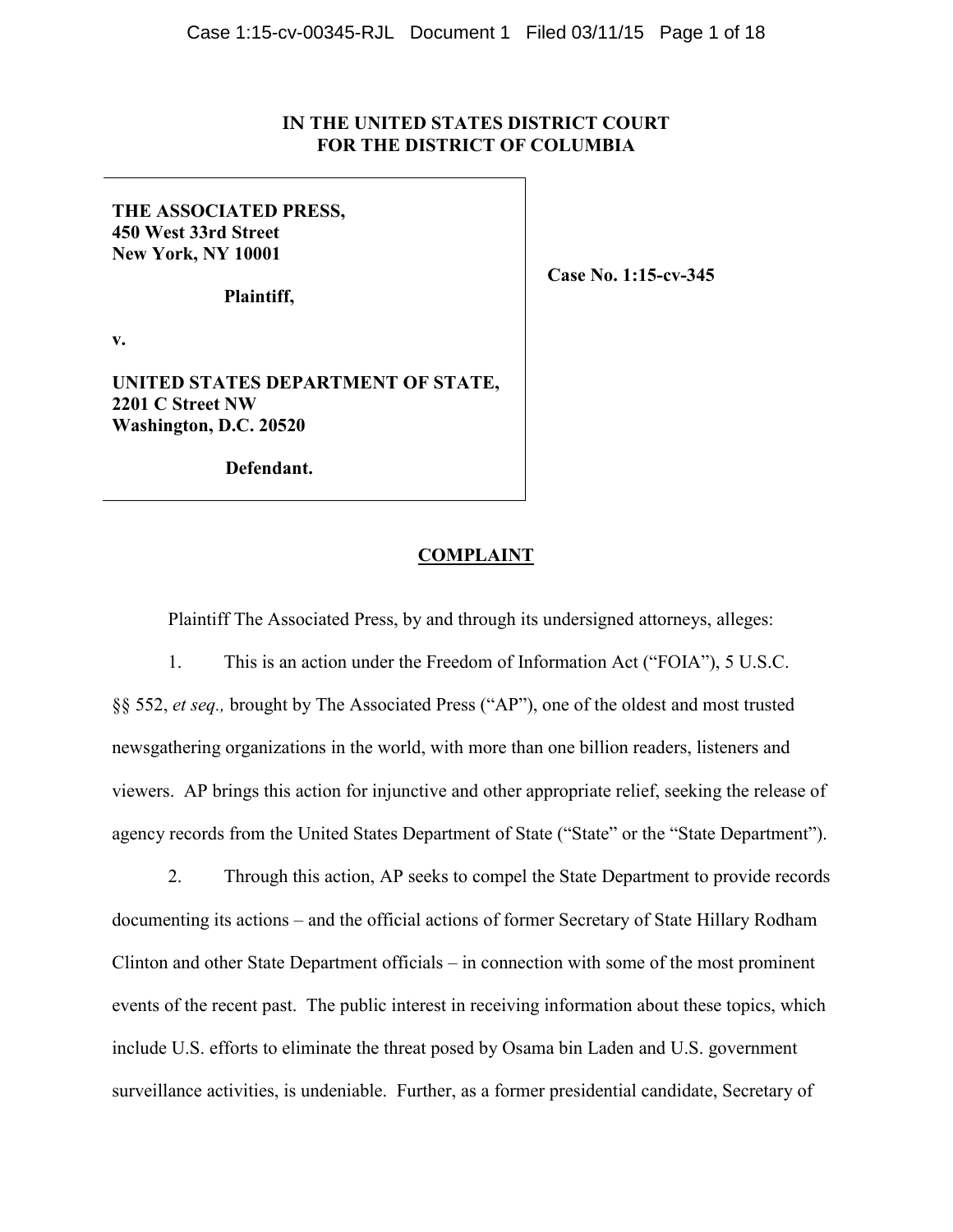### Case 1:15-cv-00345-RJL Document 1 Filed 03/11/15 Page 2 of 18

State, United States Senator and First Lady, Secretary Clinton is a prominent public official, as well as a presumptive candidate for the presidency in 2016. AP seeks the records in question from the State Department to inform citizens both regarding the operation of their government and regarding Secretary Clinton's official actions as Secretary of State.

3. Beginning in 2010, AP filed six requests under FOIA seeking records from the State Department regarding Secretary Clinton's official actions. These requests sought (i) Secretary Clinton's calendars and schedules (two requests); (ii) records concerning the designation of Special Government Employee status given to Secretary Clinton's former Deputy Chief of Staff Huma Abedin; (iii) records concerning the raid in Pakistan in which Osama bin Laden was killed; (iv) records concerning surveillance and other anti-terrorism programs conducted by the U.S. government; and (v) records concerning the State Department's dealings with defense contractor BAE Systems, with whom it reached a settlement in 2011 over violations of the Arms Export Control Act and the International Traffic in Arms Regulations.

4. In the five years since the first FOIA request was submitted, the State Department has failed to respond substantively to five of the requests, and has only partially responded to one request, releasing three documents called for by one subpart of the August 2013 request for records concerning BAE Systems.

5. In early March 2015, Secretary Clinton confirmed reports that she used a personal email account, rather than a government account, for government business during her tenure at State. Although AP's FOIA requests have been pending for years, State first asked Secretary Clinton to turn over emails from that personal account only last summer. Secretary Clinton reportedly provided about 50,000 pages of printed emails to State late last year, and has said she wants those emails to be released to the public. State's failure to ensure that Secretary Clinton's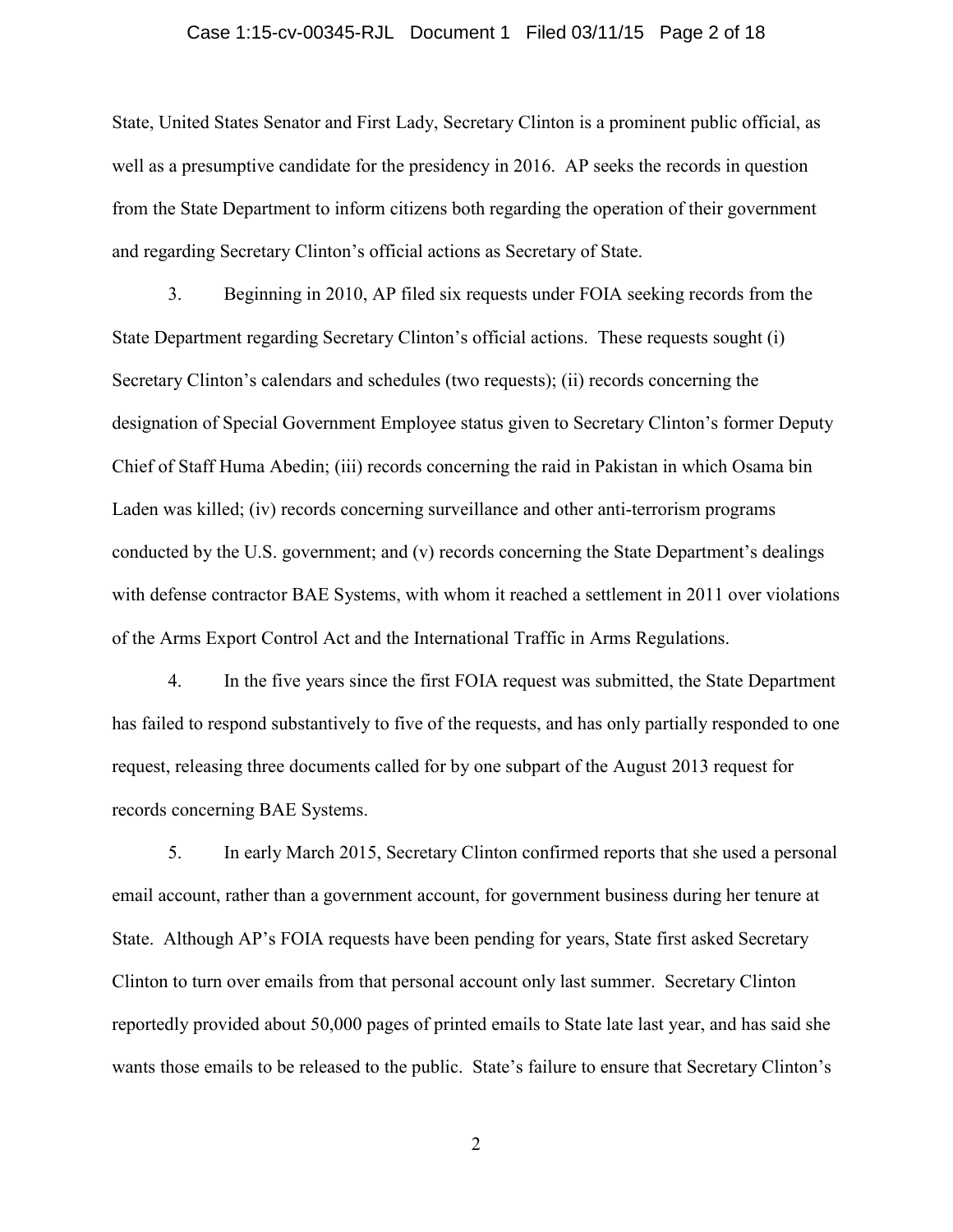### Case 1:15-cv-00345-RJL Document 1 Filed 03/11/15 Page 3 of 18

governmental emails were retained and preserved by the agency, and its failure timely to seek out and search those emails in response to AP's requests, indicate at the very least that State has not engaged in the diligent, good-faith search that FOIA requires.

6. At no time over the past five years has the State Department ever indicated that it did not have possession or control over the records, including email messages, sought by AP. Whether email concerning official government business is sent to or from an official State Department email account or from a "personal" account maintained by State Department officials but used for government business, the State Department as a matter of law both possesses and controls such emails and has an obligation to release them under FOIA. The State Department should be compelled to abide by the law, perform reasonable searches and promptly release all of the requested records, including all responsive emails.

### **PARTIES**

7. Plaintiff The Associated Press is a not-for-profit cooperative whose members are U.S. newspapers and broadcasters. Its world headquarters are at 450 West 33rd Street, New York, NY 10001.

8. Defendant State Department is an agency of the federal government that has possession, custody and/or control of the records that AP seeks. State is headquartered at 2201 C Street Northwest, Washington, DC 20520.

### **JURISDICTION AND VENUE**

9. This Court has subject matter jurisdiction over this action and personal jurisdiction over the State Department pursuant to 28 U.S.C.  $\S$  1331 and 5 U.S.C.  $\S$  552(a)(4)(B).

10. Venue is proper in this district under 5 U.S.C. § 552(a)(4)(B).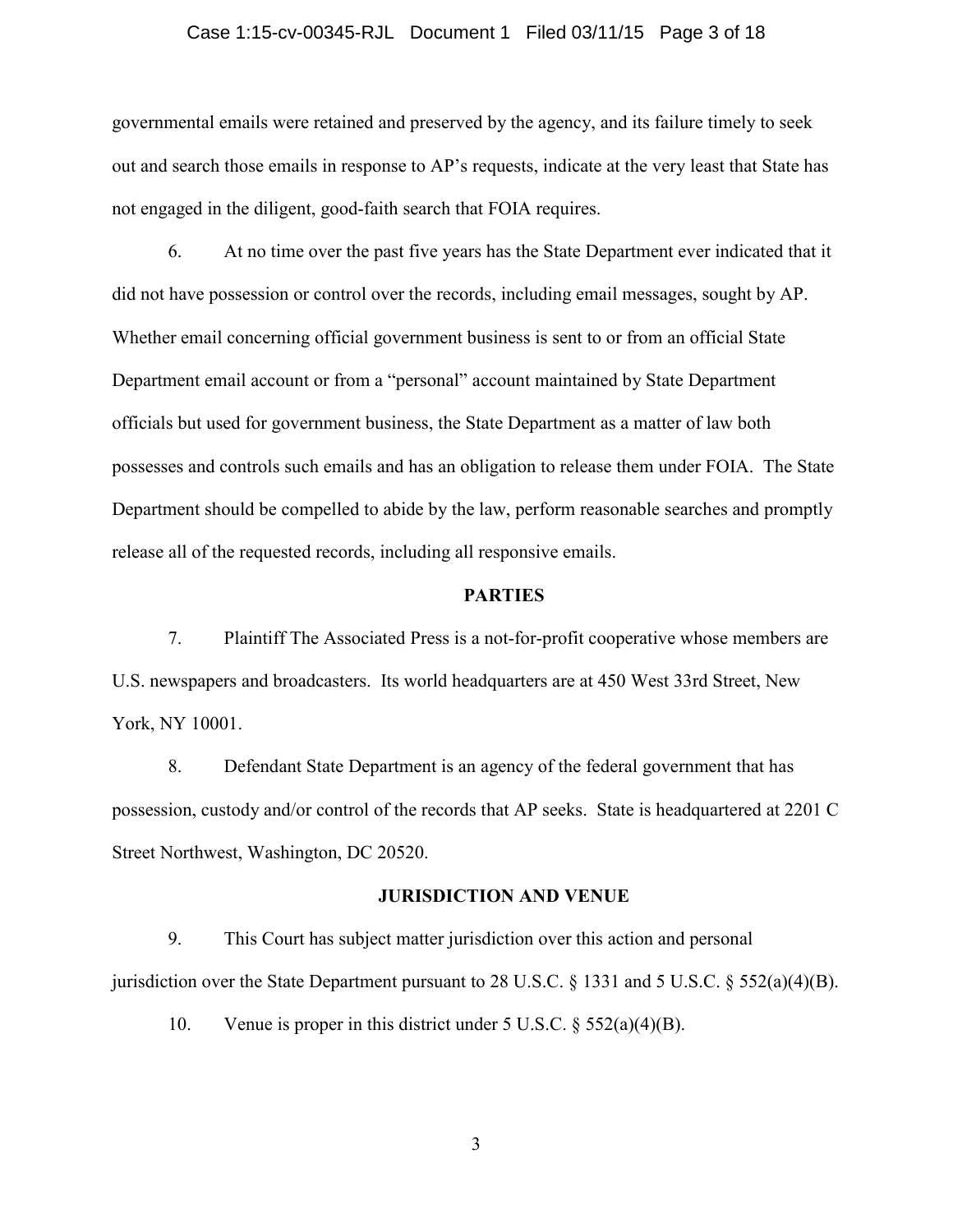### Case 1:15-cv-00345-RJL Document 1 Filed 03/11/15 Page 4 of 18

11. AP is deemed to have exhausted all its administrative remedies pursuant to 5 U.S.C. § 552(a)(6)(C) because State has failed to respond within the statutorily mandated time limit of twenty working days after receipt of a request. 5 U.S.C.  $\S$  552(a)(6)(A)(i).

### **FACTS**

12. FOIA "focuses on the citizens' right to be informed about 'what their government is up to,'" by fostering the release of "[o]fficial information that sheds light on an agency's performance of its statutory duties." *DOJ v. Reporters Comm. For Freedom of the Press*, 489 U.S. 749, 773 (1989) (citation omitted). "[D] isclosure, not secrecy, is the dominant objective" of FOIA. *Dep't of Interior v. Klamath Water Users Protective Ass'n*, 532 U.S. 1, 8 (2001) (internal quotation marks and citations omitted).

13. One of President Obama's first acts after taking office was to state his administration's policy regarding FOIA, instructing agency managers that "[t]he Freedom of Information Act should be administered with a clear presumption: In the face of doubt, openness prevails. . . . Nondisclosure should never be based on an effort to protect the personal interests of Government officials at the expense of those they are supposed to serve." Presidential Memorandum, Freedom of Information Act, 74 Fed. Reg. 4,683 (Jan. 21, 2009).

14. AP, like other news organizations, serves as a conduit for seeking out and providing information to citizens about "what their government is up to." Indeed, the First Amendment's guarantee of freedom of the press is meant to enable journalists to play an "essential role in our democracy," to "bare the secrets of government and inform the people." *N.Y. Times Co. v. United States*, 403 U.S. 713, 717 (1971) (Black, J., concurring).

15. Through the FOIA requests at issue in this case, AP seeks to fulfill this essential civic role and shine a public light on the actions of the State Department and Hillary Clinton, its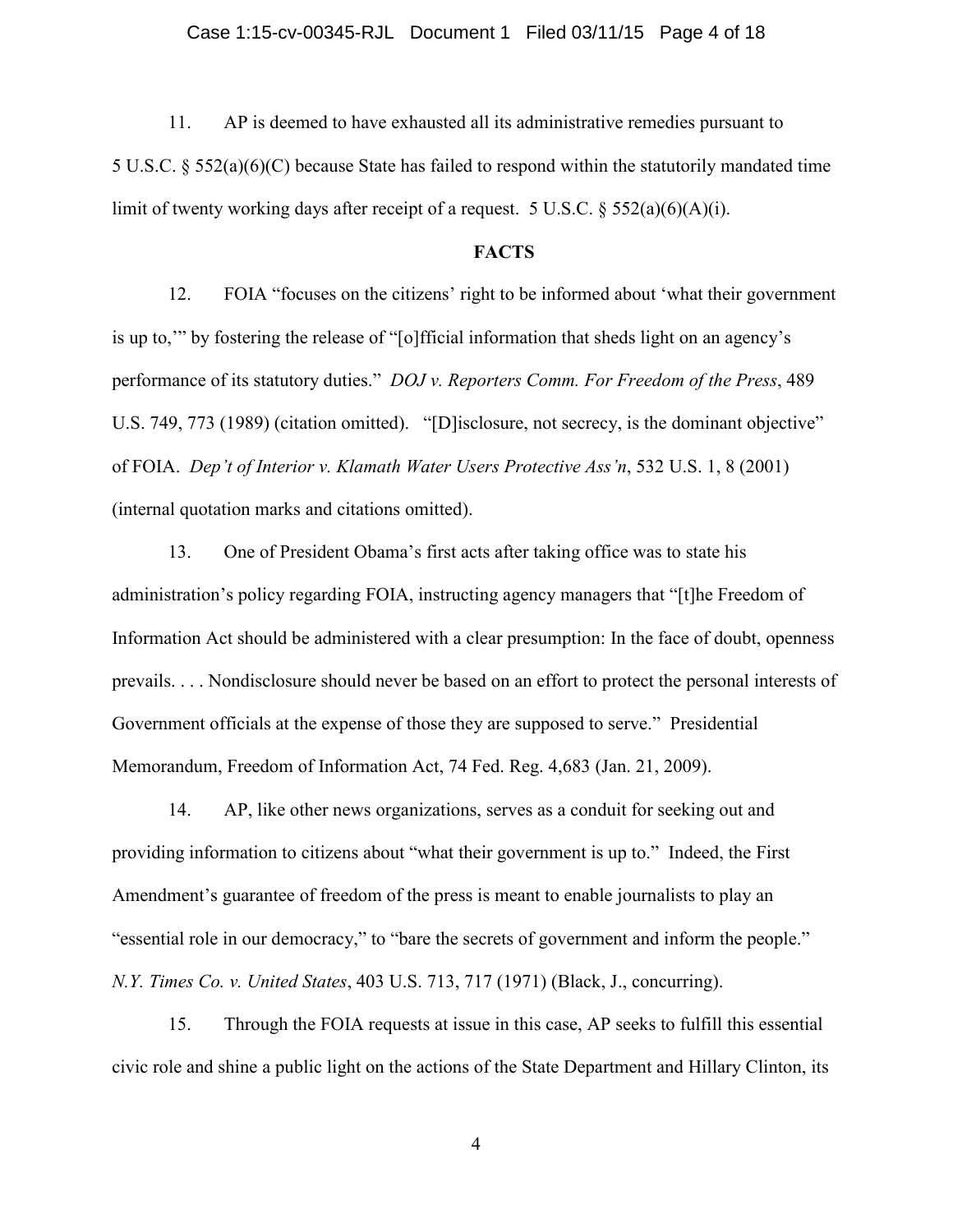### Case 1:15-cv-00345-RJL Document 1 Filed 03/11/15 Page 5 of 18

former Secretary and a presumptive 2016 presidential candidate, in connection with some of the more important recent events of our time.

### **Request A: Secretary Clinton's Calendars and Schedules**

16. On March 9, 2010, AP journalist Robert Burns submitted a request to the State Department via its website FOIA portal seeking "a copy of Secretary of State Hillary Rodham Clinton's daily calendar of appointments, phone calls, and meetings, from the first day of the Obama Administration to the present," *i.e.*, "from 1/20/2009 to [March 9, 2010]." Ex. A at AP 002. Separately, on August 20, 2013, AP journalist Stephen Braun submitted a FOIA request to the State Department seeking "copies of all of former Secretary of State Hillary Rodham Clinton's public and private calendars and schedules from Jan. 21, 2009 through February 1, 2013." *Id.* at AP 007. True and correct copies of these overlapping requests (referred to herein together as "Request A"), together with the State Department's acknowledgements thereof, are attached hereto as Exhibit A.

17. The records AP seeks through Request A are necessary for the public to understand the activities of the State Department during the relevant time period and to put into context the past and present foreign policy of the United States. Further, these documents are needed to shed light on the actions of one of the most important Cabinet secretaries in the Executive Branch, who is a past and possibly future candidate for this nation's highest elected office. Mr. Braun explained in his request: "These records pertain to the daily official activities of a former secretary of state who has run in the past for the presidency of the United States and is considering another presidential campaign. . . . Prompt release of these records would contribute significantly to . . . the public's understanding of Secretary Clinton's role as a senior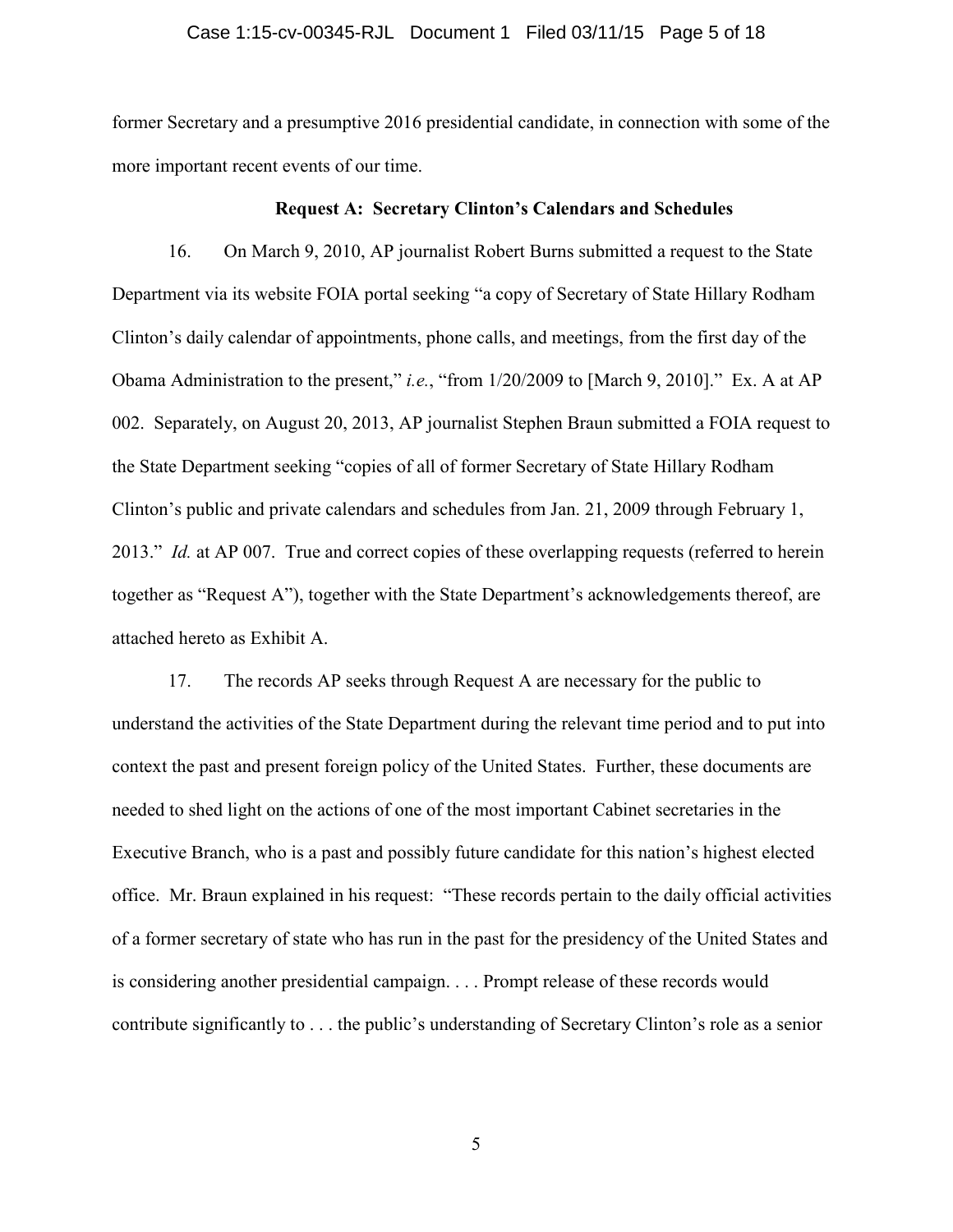### Case 1:15-cv-00345-RJL Document 1 Filed 03/11/15 Page 6 of 18

government official, especially as voters examine her record in detail as the 2016 presidential election approaches." Ex. A at AP 007.

18. State acknowledged receipt of Mr. Burns' March 9, 2010 request by email on March 16, 2010, *id.* at AP 002-03, and by letter dated April 22, 2010, *id.* at AP 005-006. State assigned to this request Case Control No. F-2010-1376.

19. State acknowledged receipt of Mr. Braun's August 20, 2013 request by letter dated August 26, 2013. Ex. A at AP 009-010. State assigned to this request Case Control No. F-2013-14315. State denied Mr. Braun's request for expedited processing by letter dated September 19, 2013.

20. To date, State has failed to respond to Mr. Burns' and Mr. Braun's requests comprising Request A. Therefore, it has constructively denied Request A and AP has, by operation of law, exhausted its administrative remedies. 5 U.S.C.  $\S$  552(a)(6)(c).

### **Request B: Records Regarding Huma Abedin**

21. On August 20, 2013, AP journalist Stephen Braun submitted another FOIA request to the State Department ("Request B"). True and correct copies of Request B, and State's acknowledgement thereof, are attached hereto as Exhibit B.

22. Request B seeks "copies of all emails, in-house memos, correspondence, internal notes and any other pertinent documents and records from the office of Secretary of State Hillary Rodham Clinton between November 1, 2011 and February 1, 2013, relating to the designation of Special Government Employee given to former Deputy Chief of Staff to the Secretary of State Huma Abedin and to her work performed for the State Department as an Special Government Employee." Ex. B at AP 012.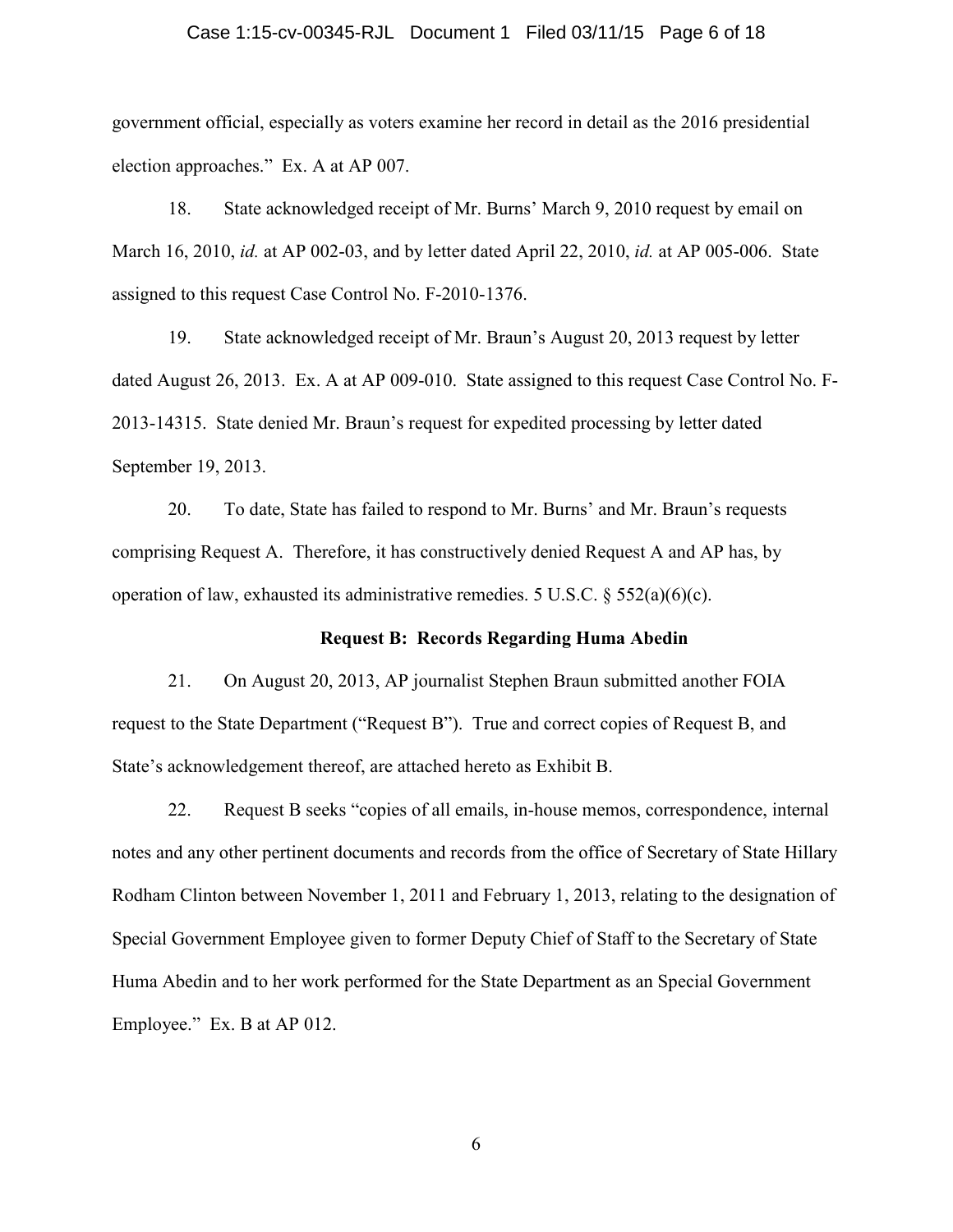### Case 1:15-cv-00345-RJL Document 1 Filed 03/11/15 Page 7 of 18

23. The request further seeks copies of the same types of records for the same time frame "from the files of the following current and former State Department personnel: Former Chief of Staff and Counselor to the Secretary Cheryl Mills; former Senior Adviser Philippe Reines; Deputy Secretary of State William Burns; Undersecretary of State for Management Patrick Kennedy; former Deputy Chief of Staff Jake Sullivan; and Ambassador-At-Large for Global Women's Issues Melanne S. Verveer." *Id.* 

24. In addition, the request seeks "copies of all emails from Secretary Clinton and the above-named parties during the same period described above in which the following underlined words or phrases are in the subject and/or body of the email message: Huma Abedin, Huma, Anthony Weiner, Teneo, Douglas Band, Doug Band, Declan Kelly, Paul Keary, Clinton Foundation[.]" *Id.*

25. AP seeks these records to shed light on the official actions of Secretary Clinton and Ms. Abedin, a longtime aide to Secretary Clinton and high-ranking government official in her own right. The records sought by Request B are necessary for the public's understanding of the intertwined relationships among Secretary Clinton, Ms. Abedin and Teneo, a consulting firm founded by Douglas Band, a longtime aide and advisor to former President Bill Clinton. Ms. Abedin reportedly worked for Teneo at the same time she worked as a Special Government Employee for the State Department. Mr. Braun explained in his request: "These records pertain to a key aide to Secretary Clinton whose SGE role at State has come under question in recent weeks and is the subject of Congressional inquiry. The records pertaining to the hiring of a longtime aide of a former secretary of state who has run in the past for the presidency of the United States and is considering another presidential campaign is a matter of current exigency to the American public." *Id.*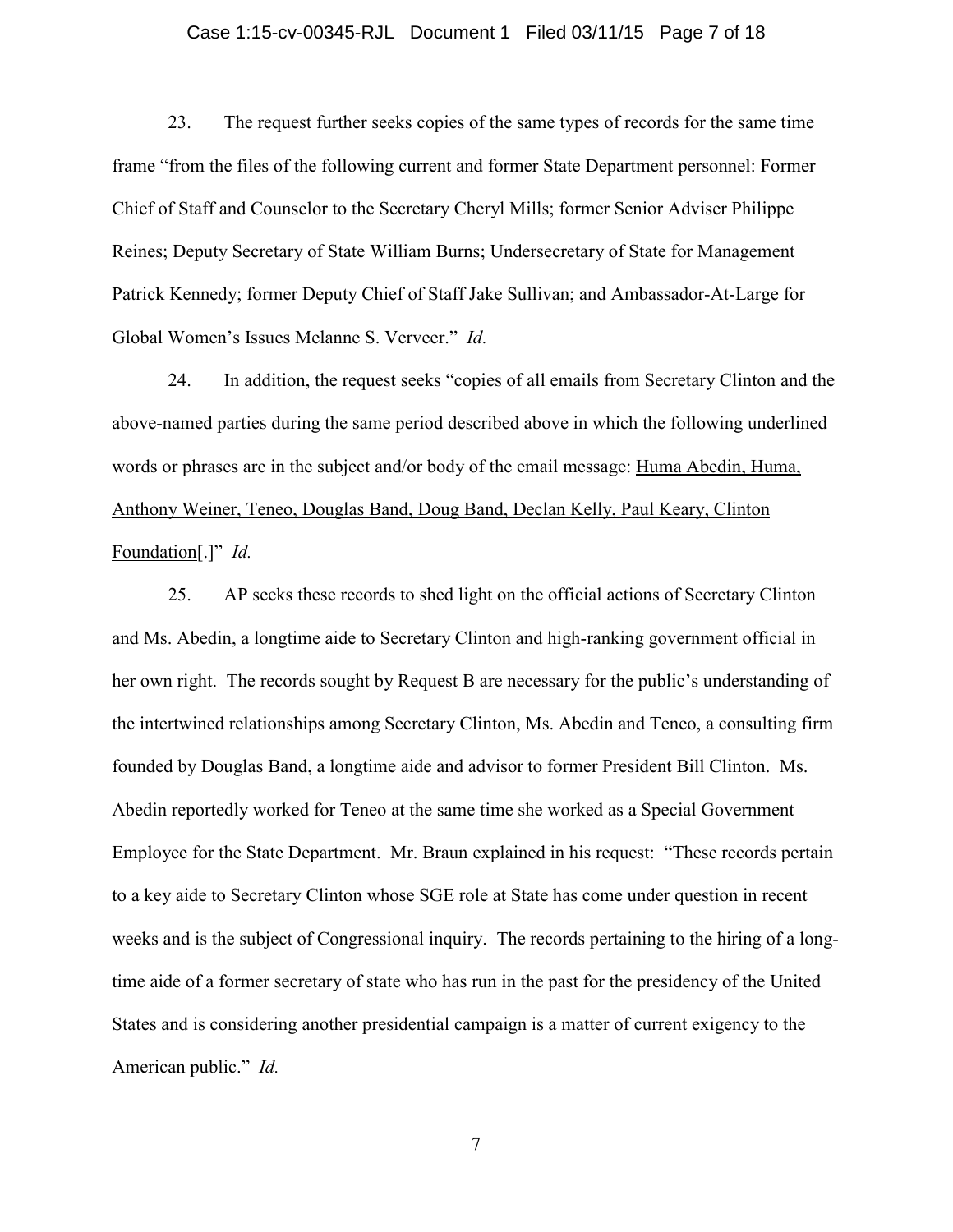### Case 1:15-cv-00345-RJL Document 1 Filed 03/11/15 Page 8 of 18

26. State acknowledged receipt of Request B by letter dated August 23, 2013. Ex. B at AP 014. State assigned to Request B Case Control No. F-2013-14267. *Id.*

27. To date, State has failed to respond to Request B. Therefore, it has constructively denied Request B and AP has, by operation of law, exhausted its administrative remedies. 5 U.S.C. § 552(a)(6)(c).

# **Request C: Email Regarding the Raid on Osama bin Laden's Compound**

28. On August 20, 2013, AP journalist Jack Gillum submitted a FOIA request to the State Department ("Request C"). True and correct copies of Request C, and the State Department's acknowledgement thereof, are attached as Exhibit C.

29. Request C seeks "access to and copies of former Secretary of State Hillary Clinton's email messages in which the underlined phrases are in the subject and/or body of the message: Bin Laden, Abbottabad, Seal Team. This request covers emails only sent or received from Jan. 20, 2009 through Feb. 1, 2013." Ex. C at AP 016.

30. The value to the public of the information sought by Request C is self-evident. Few recent U.S. government actions have been more consequential than the U.S. military raid on Osama bin Laden's compound in Abbottabad, Pakistan. Release of these records would contribute significantly to public understanding of this event and Secretary Clinton's and the State Department's role in it. Additionally, in the event that Secretary Clinton does become a presidential candidate again, voters will have a particular need to understand the details of her involvement in bin Laden's downfall.

31. State acknowledged receipt of Request C by letter dated August 26, 2013. Ex. C at AP 018. State assigned to Request C Case Control No. F-2013-14260. *Id.*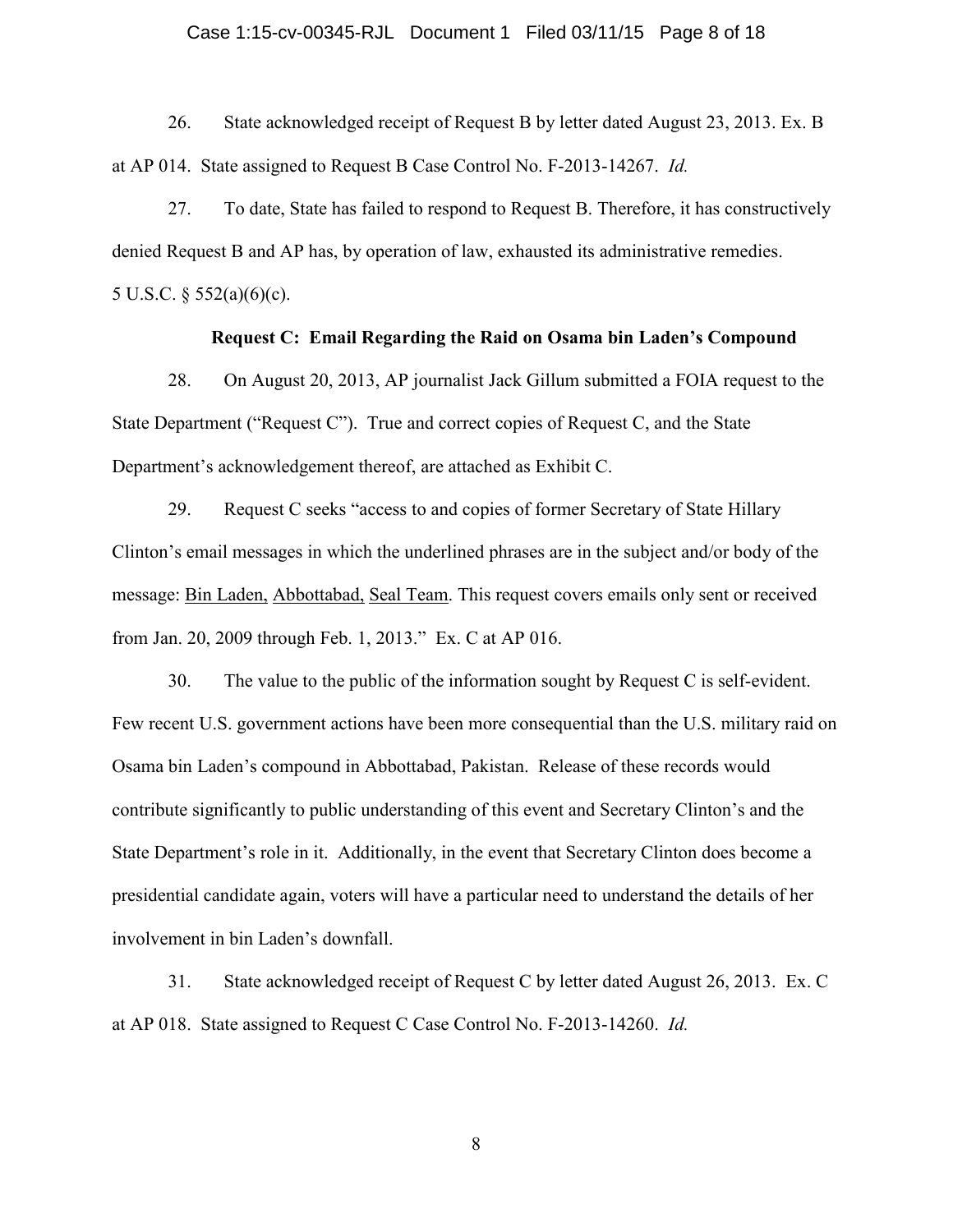### Case 1:15-cv-00345-RJL Document 1 Filed 03/11/15 Page 9 of 18

32. To date, State has failed to respond to Request C. Therefore, it has constructively denied Request C and AP has, by operation of law, exhausted its administrative remedies. 5 U.S.C. § 552(a)(6)(c).

### **Request D: Records Regarding Surveillance and Anti-Terrorism Programs**

33. On August 2, 2013, AP journalist Jack Gillum submitted another FOIA request ("Request D") to the State Department. True and correct copies of Request D, and State's acknowledgement of receipt thereof, are attached hereto as Exhibit D.

34. Request D seeks "access to and copies of: all emails to or from former Secretary of State Hillary Clinton and the following current or former State Department employees: Huma Abedin, Cheryl D. Mills, Philippe Reines, Melanne S. Verveer and Harold Hongju Koh. This request only covers emails in which the following underlined words or phrases are in the subject and/or body of the email message: drone, metadata, prism, pinwheel, stellarwind, blarney, FISA. As well, this request only covers emails sent or received from Jan. 20, 2009, through Feb. 2, 2013." Ex. D at AP 020.

35. The records sought by Request D will contribute significantly to the public's understanding of some of the most controversial and consequential U.S. government actions: the surveillance and targeting of suspected terrorists. "Prism," "Pinwheel," "Stellar Wind," and "Blarney" are code names for various controversial surveillance programs. These programs have been the subject not only of intense public debate but also of extensive litigation. *See, e.g.*, *Jewel v. Nat'l Sec. Agency*, 673 F.3d 902, 905 (9th Cir. 2011) (reversing dismissal of class-action lawsuit regarding warrantless wiretapping of communications within the United States); *Klayman v. Obama*, 957 F. Supp. 2d 1, 1-9 (D.D.C. 2013) (granting preliminary injunction against government's bulk collection of telephone "metadata" but staying order pending appeal).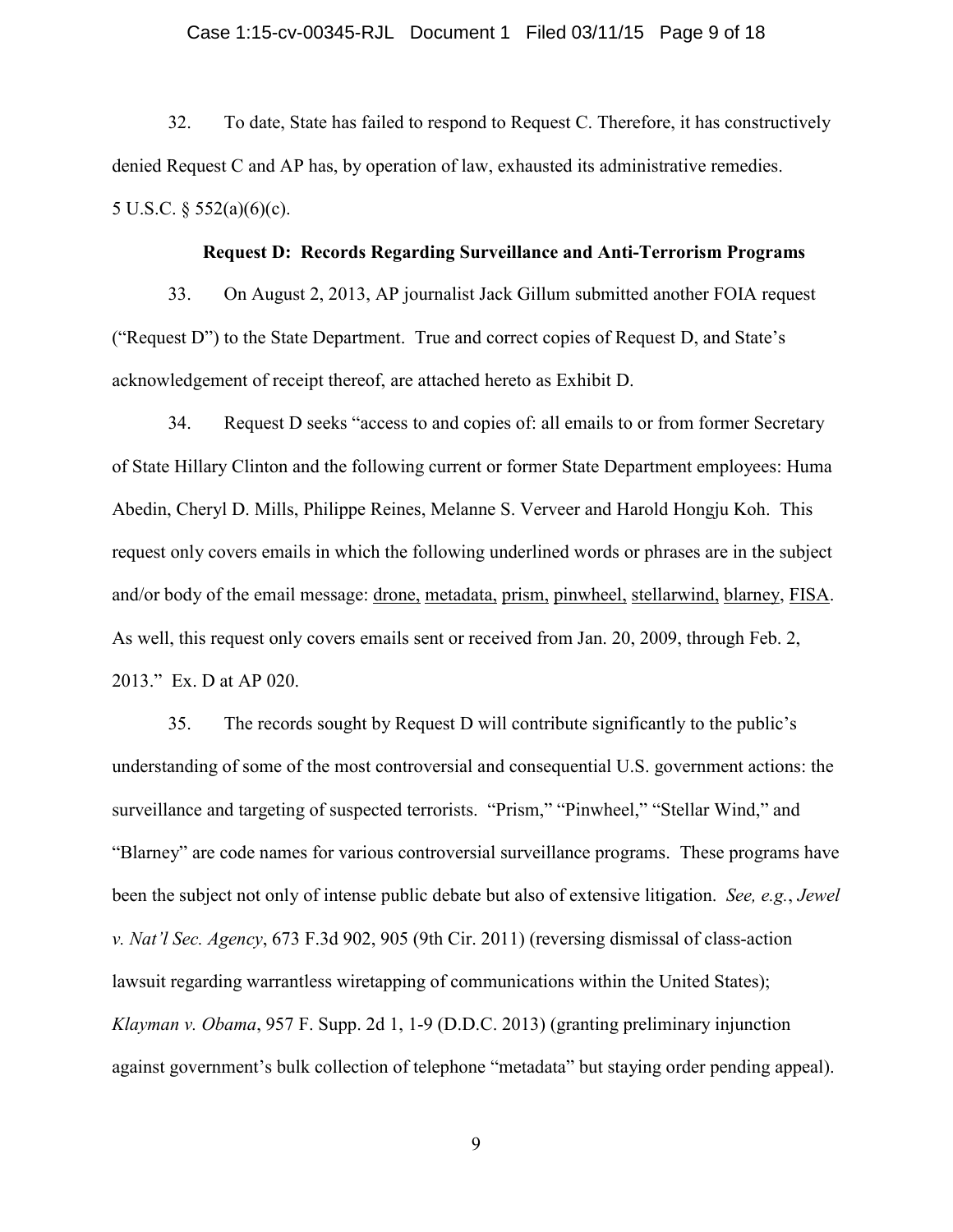### Case 1:15-cv-00345-RJL Document 1 Filed 03/11/15 Page 10 of 18

36. State acknowledged receipt of Request D by letter dated August 26, 2013. Ex. D at AP 022. State assigned to Request D Case Control No. F-2013-14257. *Id.*

37. To date, State has failed to respond to Request D. Therefore, it has constructively denied Request D and AP has, by operation of law, exhausted its administrative remedies. 5 U.S.C. § 552(a)(6)(c).

### **Request E: Records Regarding BAE Systems**

38. On August 8, 2013, AP journalist Stephen Braun submitted a FOIA request to the State Department ("Request E"). True and correct copies of Request E, together with the State Department's acknowledgement thereof and partial response thereto, are attached hereto as Exhibit E.

39. Request E, which amended and superseded a similar request submitted on July 29, 2013, asks the State Department to release "copies of all emails, diplomatic cables, written correspondence, internal reports, legal documents, inter-office memos, meeting notes, analyses and all other documents and records from the office of Secretary of State Hillary Rodham Clinton pertaining to UK-based BAE Systems plc. and/or the company's U.S.-based subsidiary, BAE Systems Inc. between Jan. 21, 2009, and Dec. 31, 2011." Ex. E at AP 024.

40. Request E further seeks copies of the same materials regarding BAE from State's Office of Political-Military Affairs, Office of Legal Adviser, Bureau of Legislative Affairs and Directorate of Defense Trade Controls; and from the following current or former State officials: Deputy Secretary of State and former Under Secretary for Political Affairs William J. Burns; former Deputy Secretary of State James B. Steinberg; former Assistant Secretary of State for Political-Military Affairs Andrew J. Shapiro; Undersecretary for Arms Control and International Security Ellen Tauscher; former Director of Policy Planning and Deputy Chief of Staff Jake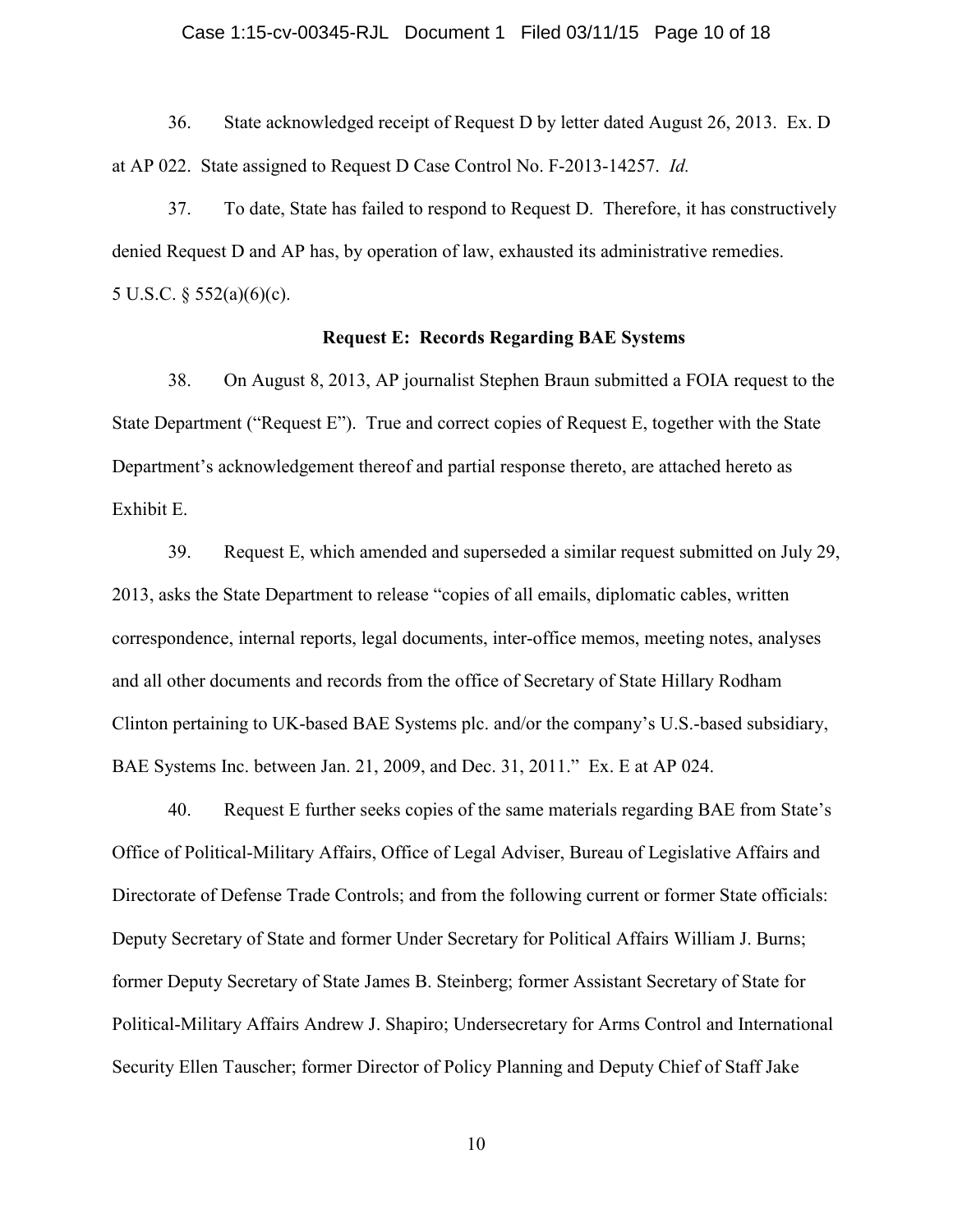### Case 1:15-cv-00345-RJL Document 1 Filed 03/11/15 Page 11 of 18

Sullivan; former Legal Adviser Harold H. Koh; Assistant Secretary for the Bureau of Legislative Affairs Richard Verma; and Robert S. Kovac, Lisa Studtmann and Jay Shinn of the Directorate of Defense Trade Controls. *Id.*

41. AP seeks these agency records to inform the public regarding State's decision to enter into a consent agreement with a large and prominent foreign-based military contractor that State had accused of committing thousands of violations of U.S. law and failing to cooperate fully with an investigation into that alleged wrongdoing.

42. As Mr. Braun explained in Request E, AP intends to use the records to illuminate "the State Department's decision-making that led to a civil settlement and consent decree with BAE Systems – an agreement that allowed BAE to avoid a debarment proceeding that would have prohibited the company from doing business with State and other U.S. government agencies. Learning the State Department's internal thinking and actions are critical both to understanding why BAE continues to contract with the U.S. and to understanding the role that former Secretary of State Clinton and her top officials played in the process – which could be important to Mrs. Clinton's possible presidential aspirations." Ex. E at AP 024-025.

43. Under the consent agreement referenced in Request E, BAE agreed to pay a \$79 million penalty (\$10 million of which was suspended pending satisfactory completion of other terms) in settlement of 2,591 alleged violations of the Arms Export Control Act, 22 U.S.C. §§ 2778-2780, and the International Traffic in Arms Regulations, 22 C.F.R. Parts 120-130. True and correct copies of the relevant Proposed Charging Letter, Consent Agreement and Order are attached hereto as Exhibit  $F<sup>1</sup>$ .

44. State and BAE reached the agreement after BAE pleaded guilty in 2010 to one count of conspiracy to violate the AECA and other federal statutes. Ex. F. at AP 030-031.

 $\overline{a}$ 

<sup>&</sup>lt;sup>1</sup> Copies also are available at https://www.pmddtc.state.gov/compliance/consent\_agreements/baes.html.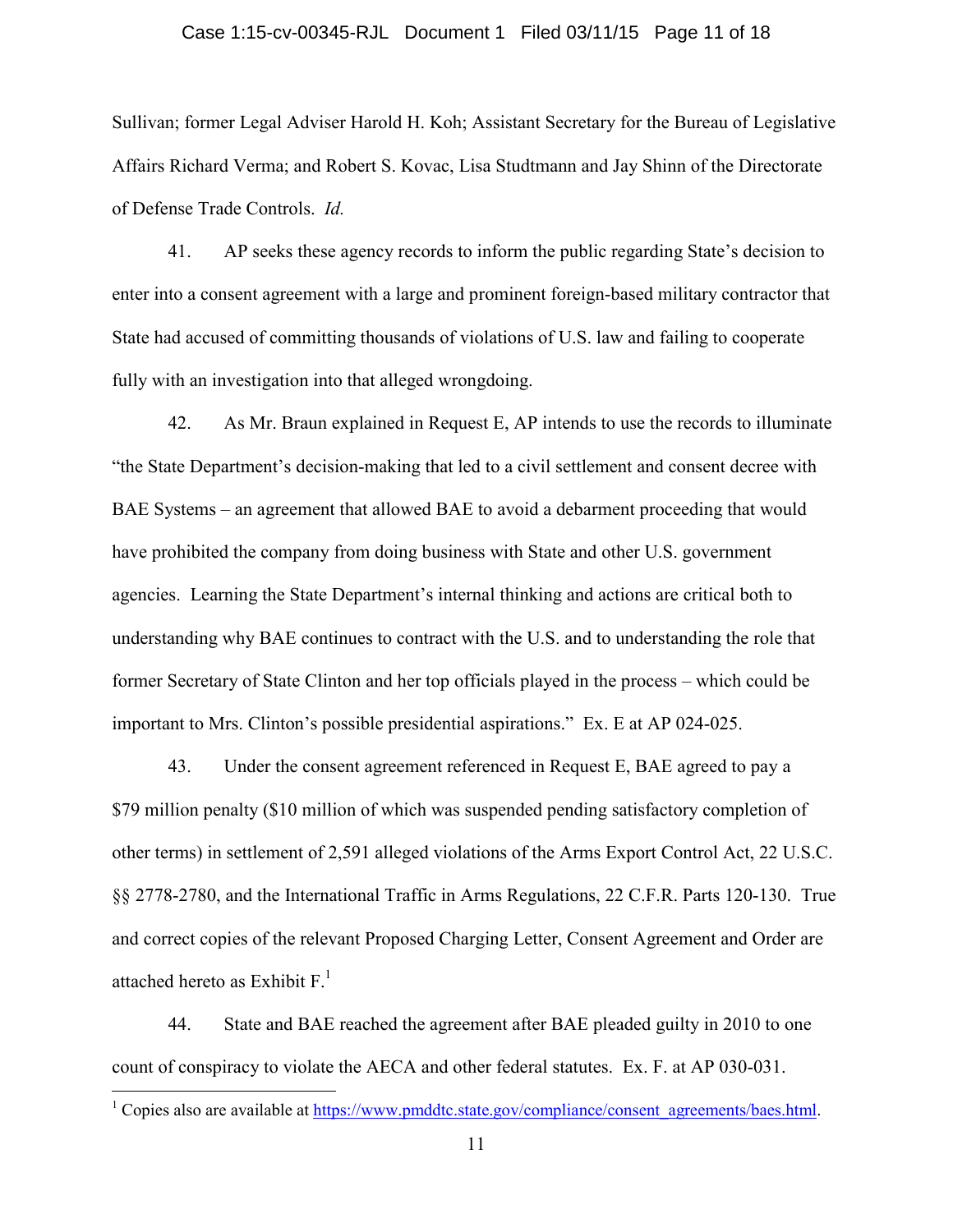#### Case 1:15-cv-00345-RJL Document 1 Filed 03/11/15 Page 12 of 18

45. A State Department investigation determined (despite BAE's failure to cooperate fully) that BAE was involved in brokering deals, without obtaining the required approval from the U.S. government, for military ships and aircraft that incorporated U.S. systems such as missiles and radar equipment. *Id.* at AP 032-038.

46. By letter dated October 31, 2013, State provided a partial response to Request E. Ex. E at AP 026. State assigned to Request E Case Control No. F-2013-12881. *Id.*

47. The partial response stated that the State Department had completed searches of its "Central Foreign Policy Records" (which it asserted was "the principal record system of the Department of State") and records of the Bureau of Legislative Affairs. *Id.* State represented that those searches located three responsive documents, which were released to AP in full. *Id.*

48. State also represented that it had "initiated" searches of record systems of the Office of the Executive Secretariat, the Bureau of Political-Military Affairs, and the Office of Legal Adviser. *Id.*

49. The partial response did not explain why State had not initiated searches of records of the Directorate of Defense Trade Controls, which had been specifically identified in Request E.

50. To date, State has not otherwise responded to Request E. Therefore, it has constructively denied Request E in part and AP has, by operation of law, exhausted its administrative remedies. 5 U.S.C.  $\S$  552(a)(6)(c)

### **State's Illusory "Estimated Completion Dates"**

51. The AP journalists who filed Requests A-E have contacted the State Department repeatedly to inquire about the status of their requests. State's response has been to offer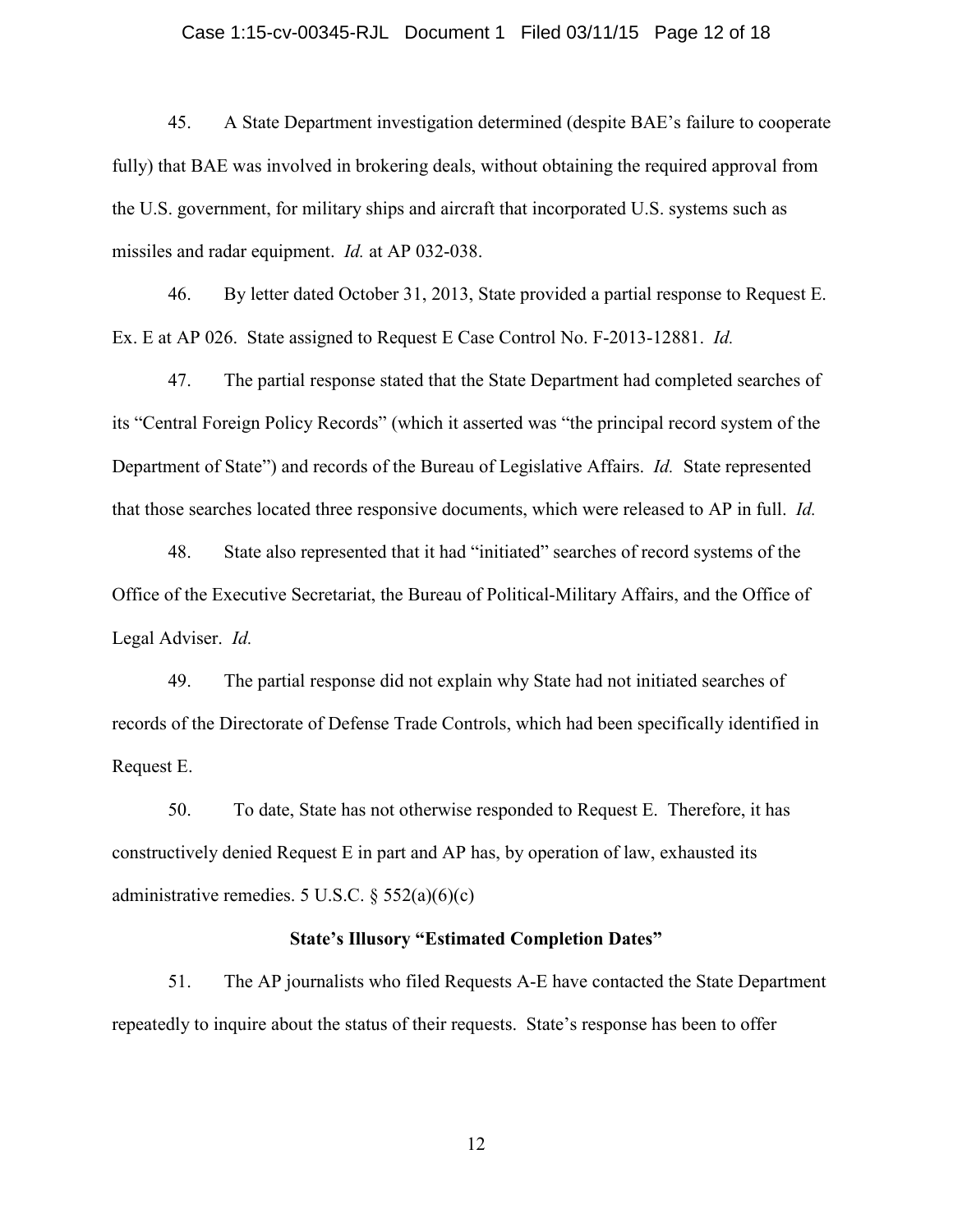### Case 1:15-cv-00345-RJL Document 1 Filed 03/11/15 Page 13 of 18

inconsistent assurances that processing was occurring and to give "estimated completion dates" which invariably have come and gone without any agency records being produced.

52. On May 9, 2014, for example, Mr. Braun engaged in an email exchange with Eva O. Tyler of the State Department regarding Requests A, B and E. A true and correct copy of that email exchange is attached as Exhibit G.

- a. Regarding Request A, Case F-2013-14315, Ms. Tyler stated that "I pushed it to the assigned office today." Ex. G at AP 073. She did not explain what this meant, nor why the request had only been "pushed" to the responsible office some seven months after it was made.
- b. Regarding Request B, Case F-2013-14267, Ms. Tyler wrote that "[t]he request for records from the Department's Central Foreign Policy files resulted in the retrieval of a number of records which are currently under relevancy review." Ex. G at AP 075. She stated that "[t]he request for records is still pending with the Senior Executive Service; and the assigned Compliance and Research is continuing to follow up with that office." *Id.* She represented that the "estimated completion date" for Request B was September 2014. *Id.* No records have been produced to date, some six months after State's own self-established deadline (and nearly 18 months after the statutory deadline).
- c. Regarding Request E, Case F-2013-12881, Ms. Tyler stated that her office "recently received records from the Bureau of Political-Military Affairs [and] are going through the concurrence process." *Id.* Ms. Tyler represented that her office "has followed up with the Office of the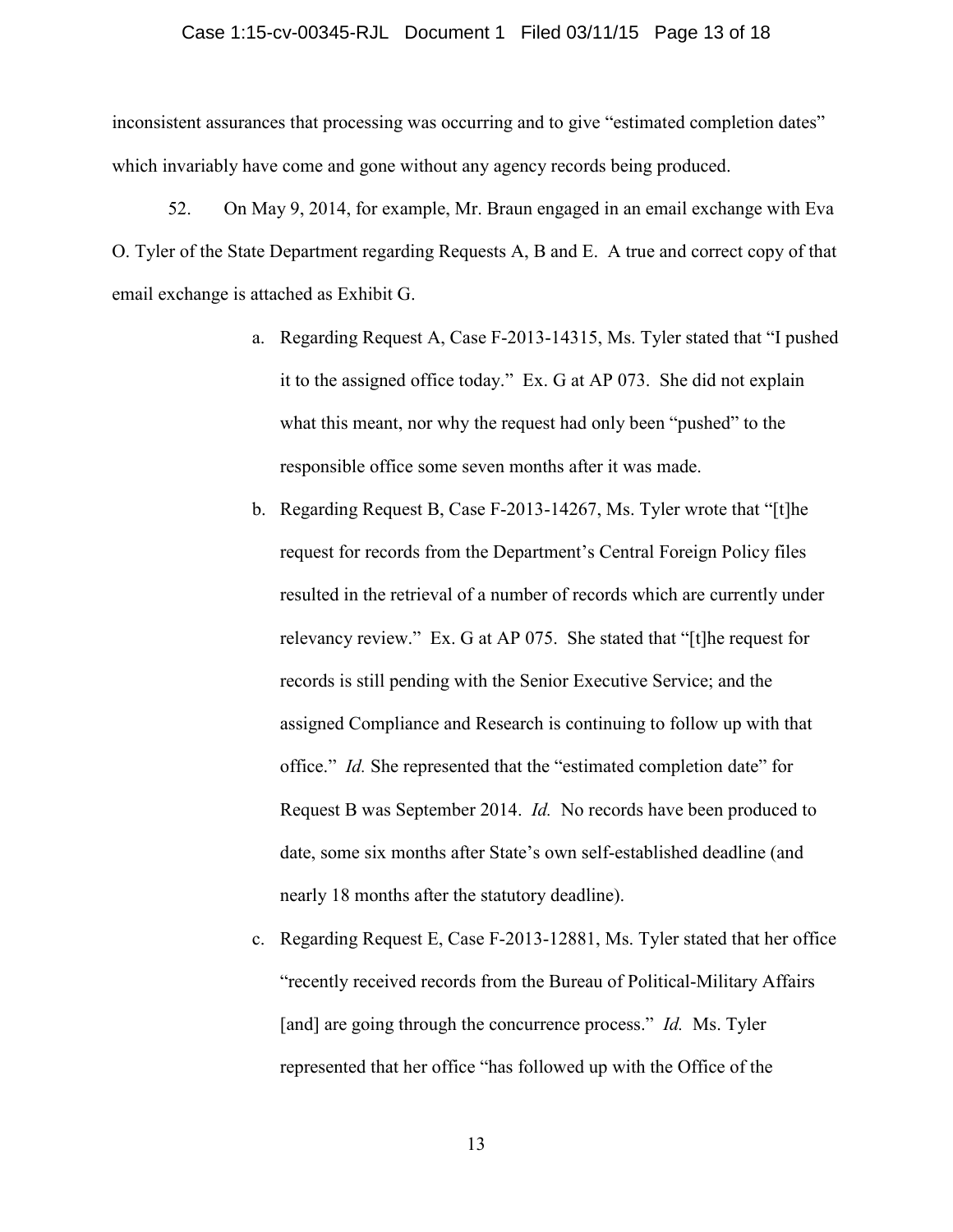Executive Secretariat and the Office of the Legal Adviser, but those request [sic] for records are still pending." *Id.* She represented that "at this time the estimated completion date is August 2014." *Id.* No records have been produced to date, some seven months after State's own selfestablished deadline (again, nearly 18 months past the deadline imposed by statute).

53. On September 18, 2014, State sent Mr. Burns an email concerning his portion of Request A, stating that, "your case has been initiated and is pending a response." A true and correct copy of this email is attached as Exhibit H. This form email states that the FOIA process at State is "complex and lengthy" but does not offer any specific reason for the delay in processing this request, which now has been pending for *five years*. Ex. H at AP 077.

54. On December 4, 2014, Mr. Braun sent an email to State inquiring about the status of Requests A-E. State replied via email from Charlotte W. Duckett on December 5, 2014. A true and correct copy of that email exchange is attached as Exhibit I.

> a. Regarding Request A, for Mr. Burns' request, Case F-2010-1376, Ms. Duckett stated: "Our office has contacted the office that is processing this request. Information regarding the status will be provided to you when we receive a response." Ex. I at AP 079. For Mr. Braun's request, Case F-2013-14315, Ms. Duckett stated that "December 2014 was the estimated completion date for your request." *Id.* She did not state which systems of records were purportedly being searched or provide a reason for any limitation on the search. In any event, no records have been produced to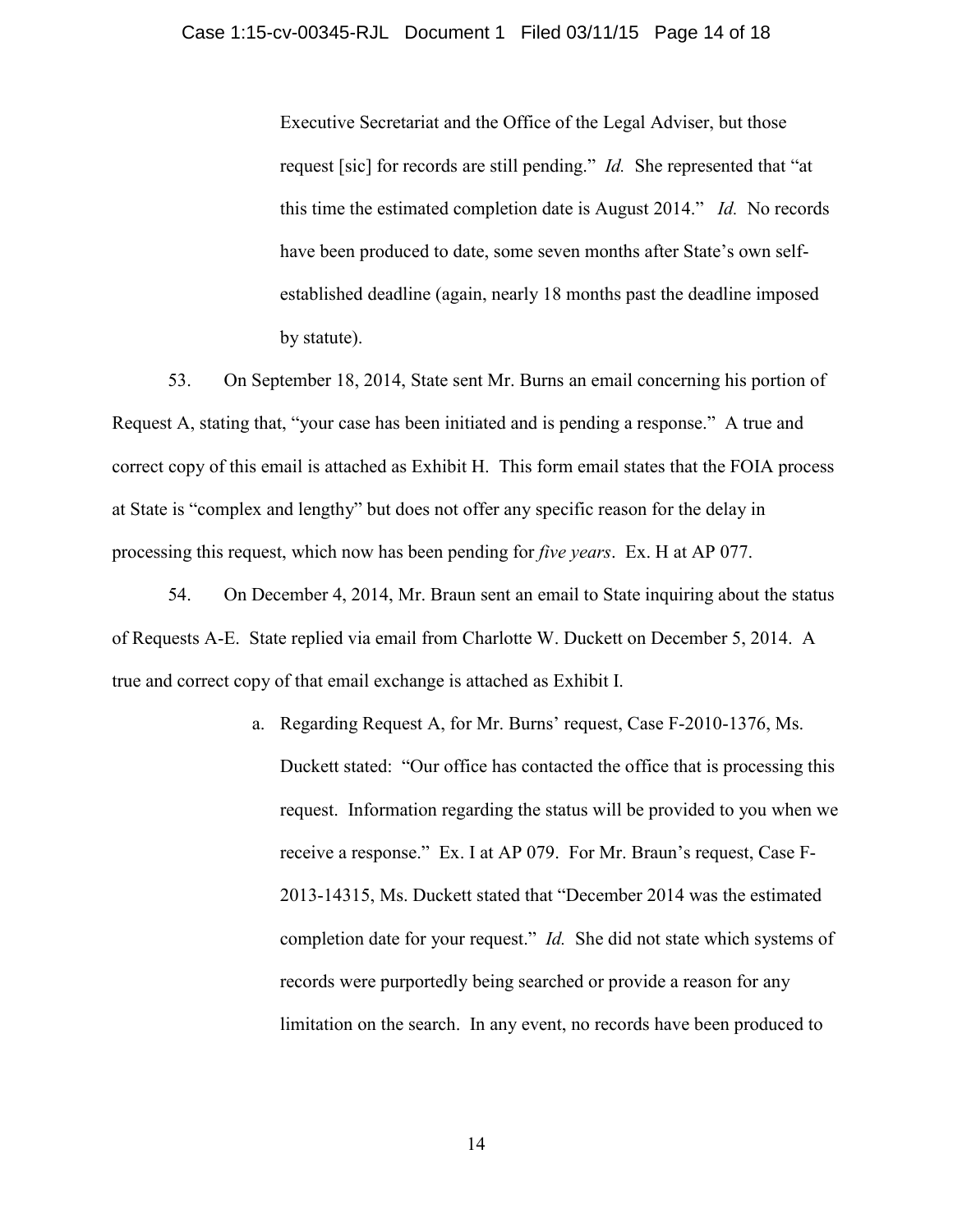date, more than two months after State's own self-established deadline (and five years after Mr. Burns's initial request).

- b. Regarding Request B, Case F-2013-14267, Ms. Duckett represented that State had initiated a search of State's "Central Foreign Policy files" and records of the Senior Executive Service. *Id.* She represented that documents retrieved from the former were "under review" and the search of the latter was continuing. *Id.* Ms. Duckett stated that the "estimated completion date" for Request B was April 2015. *Id.* She did not mention the previous "estimated completion date" of September 2014 or explain why this self-imposed deadline was missed. In any event, no records have been produced to date.
- c. Regarding Request C, Case F-2013-14260, Ms. Duckett stated that a search of Senior Executive Service files was continuing. *Id.* She stated that the "estimated completion date" for Request C was October 2015. *Id.* She did not state whether any other records systems were being searched or, if not, why the search was restricted to Senior Executive Service files.
- d. Regarding Request D, Case F-2013-14257, Ms. Duckett stated that a search of Senior Executive Service files was complete and was "being prepared for review." *Id.* She stated that the "estimated completion date" for Request D was April 2015. *Id.* She did not state whether any other records systems were searched or, if not, why the search was restricted to Senior Executive Service files.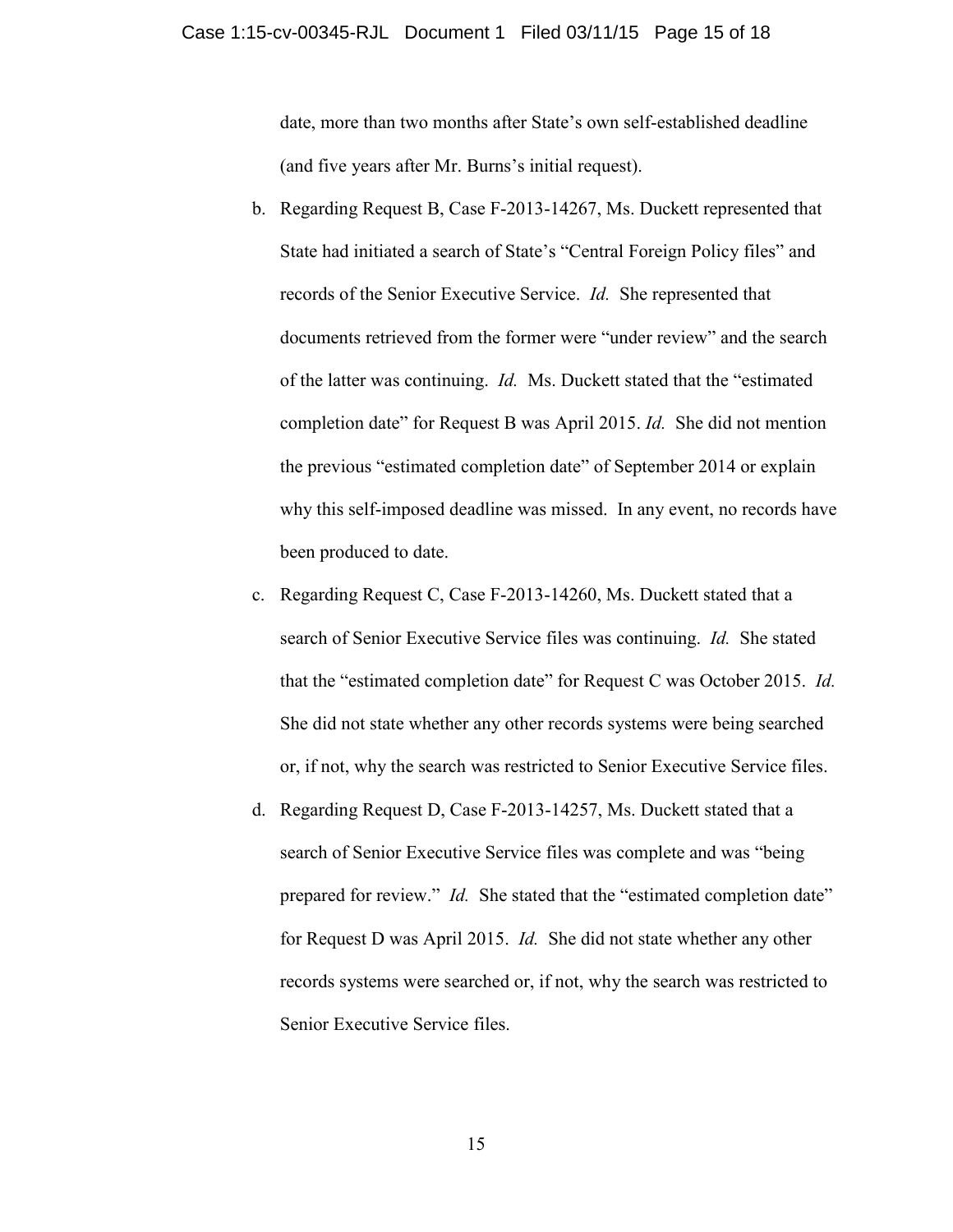e. Regarding Request E, Case F-2013-12881, Ms. Duckett stated that a "[s]earch was initiated with the Bureau of Political Military Affairs," and that the search "has been completed and in [sic] the review process." *Id.*  Ms. Duckett represented that "[t]he estimated completion date for this request was December 2014." *Id.* She did not mention the Office of the Executive Secretariat or the Office of Legal Adviser referred to by Ms. Tyler or explain whether the search had been restricted to the Bureau of Political-Military Affairs. In any event, no records have been produced to date, more than two months after State's own self-established deadline (and some 18 months past the initial due date).

### **AP's Administrative Appeal**

55. On January 12, 2015, AP submitted to the Chairman of the State Department's Appeals Review Panel an administrative appeal of the State Department's constructive denial of all six of the AP's FOIA requests. A true and correct copy of that administrative appeal is attached hereto as Exhibit J.

56. The State Department responded by letter dated January 16, 2015, stating that the requests "are not subject to administrative appeal at this time, since no specific material has been denied in response to the requests." Ex. K at AP 087. A true and correct copy of this letter is attached hereto as Exhibit K.

57. The State Department letter also stated that "a requester shall be deemed to have exhausted his administrative remedies if an agency fails to respond within the applicable time limit specified in the [FOIA], which is twenty days." *Id.*

58. AP is deemed to have exhausted its administrative remedies.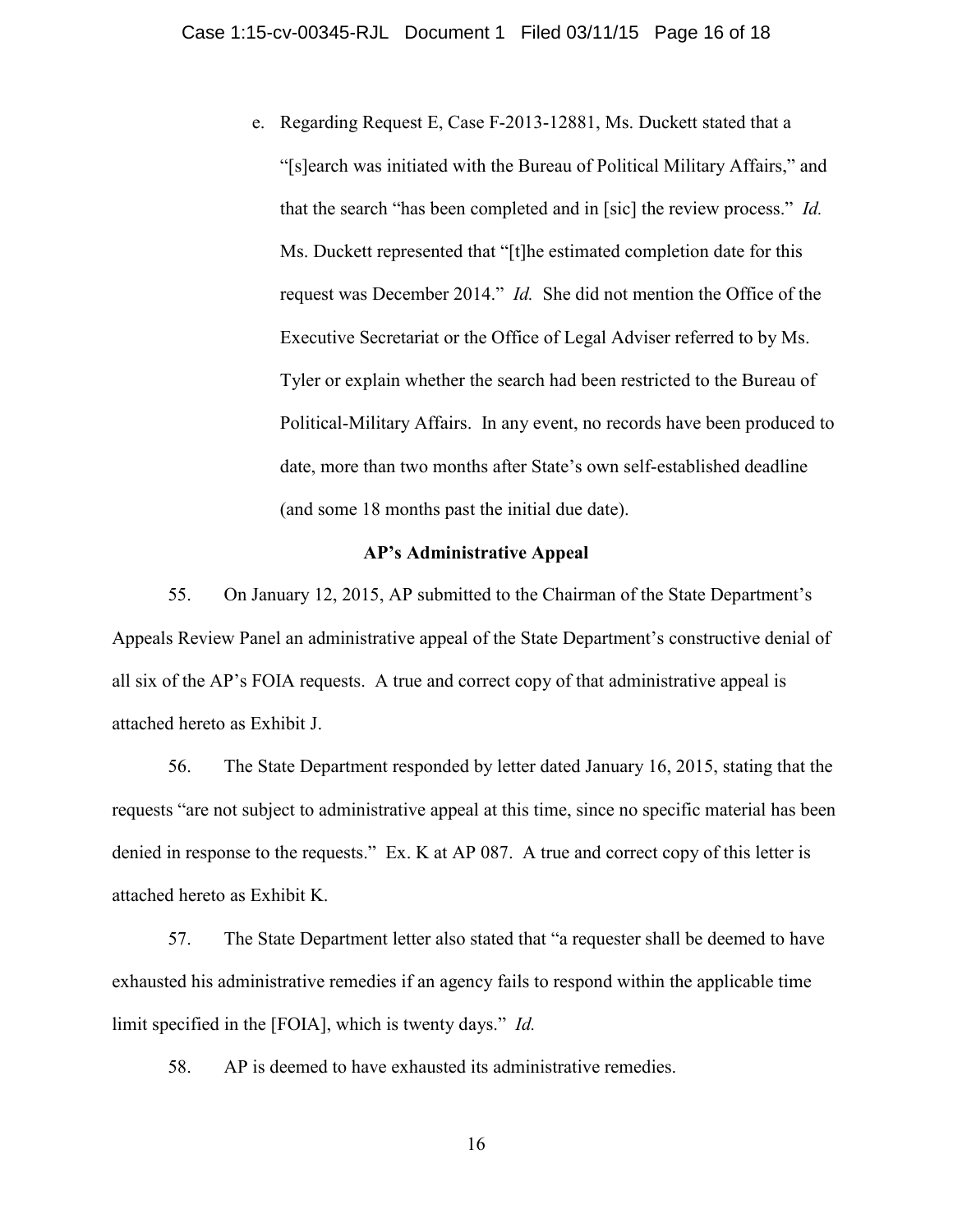# **FIRST CAUSE OF ACTION**  (Violation of FOIA for failure to conduct a reasonable search)

59. AP repeats, realleges, and incorporates the allegations in the foregoing paragraphs as though fully set forth herein.

60. State is an agency subject to FOIA, 5 U.S.C. § 552(f), and therefore had an obligation to conduct a search reasonably calculated to uncover all records responsive to the requests.

61. State's inconsistent explanations of which records it has purportedly searched, its failure to release any records responsive to Requests A-D, and its claim to have located only three documents responsive to Request E show that the State Department has manifestly failed to satisfy its obligations to diligently search for responsive records under FOIA, 5 U.S.C.  $§ 552(a)(3).$ 

# **SECOND CAUSE OF ACTION**  (Violation of FOIA for failure to make records available)

62. AP repeats, realleges, and incorporates the allegations in the foregoing paragraphs as though fully set forth herein.

63. State is an agency subject to FOIA, 5 U.S.C. § 552(f), and therefore must disclose in response to a FOIA request all responsive records in its possession at the time of the Request that are not specifically exempt from disclosure under FOIA, and must provide a lawful reason for withholding any records as to which it is claiming an exemption.

64. State's failure timely to disclose the records requested by AP in Requests A-E violates FOIA, 5 U.S.C. § 552(a)(3)(A).

# **REQUEST FOR RELIEF**

**WHEREFORE**, AP respectfully requests that this Court: